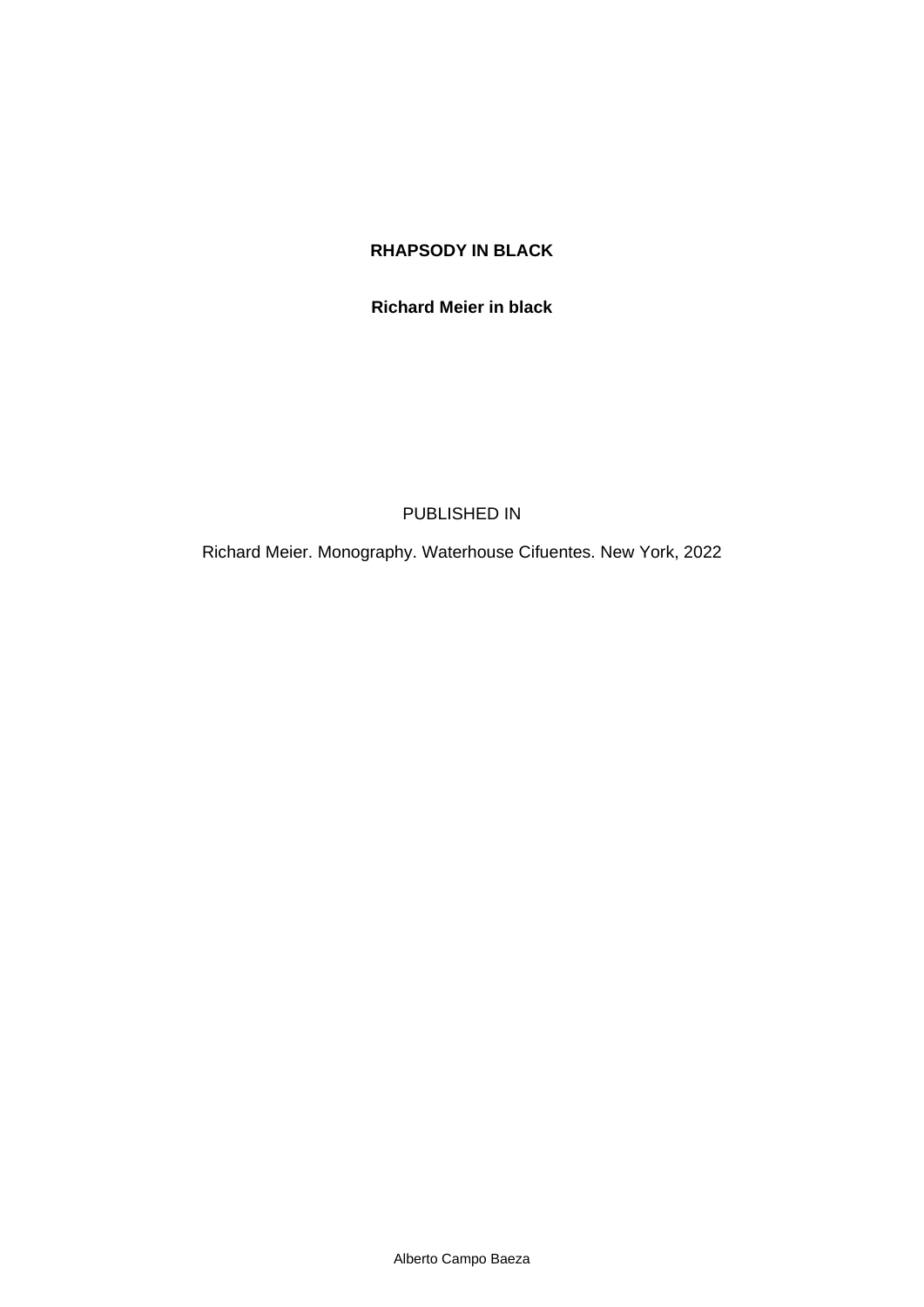# **RHAPSODY IN BLACK**

Richard Meier in black

As the great Spanish poet Vicente Aleixandre said: "When you see the moon, you don't see the moon; you see the image of the moon in your pupil". In the same vein let me say that "when you see Richard Meier's Architecture, you see the image of the entire History of Architecture in your pupil".

# MORE THAN 12 YEARS AGO

Many years ago, I wrote a long text about Richard Meier: "The *nostos* of Richard Meier". The text, which appears in Taschen's great monograph, and in subsequent editions by the same publishing house, was imbued with the admiration and affection I have for the master, but, above all, it tried to be fair and situate the figure of Richard Meier in the place that corresponds to him: at the very forefront of the History of Architecture.

Architectural criticism is always very variable and tends to be driven by fashion. Many things have happened since writing that preface, but the figure of Richard Meier has continued to grow in the architectural panorama. Indeed, we have seen the birth and death of many of the figures of the Star System that, like Laocoön, have been devoured with their sons. However, out of politeness and compassion, we will gloss over these here. In the case of Meier, his figure, on the contrary, has only grown apace.

His last work alone, the black tower in Manhattan, to which I dedicate a considerable portion of this text, would make him worthy of a place in the history of Contemporary Architecture.

## MEMOIRS OF HADRIAN

In my very extensive library of Architecture, one day I discovered that my books were talking to each other as a result of being so together for so long. In the case of Meier's books, it is easy to deduce that they were conversing with those of Mies and Melnikov and even, on account of their close proximity, with the works of Le Corbusier.

I must confess that in order to better this text on Richard Meier, I have re-read many of the books in my extensive library that would help me in my endeavor. And in Marguerite Yourcenar's Memoirs of Hadrian I have discovered pages which are true jewels and which are so relevant to this text on the American master.

Marguerite Yourcenar speaks of how long it took her to write Hadrian's Memoirs. Without going as far as that, I must admit that this second text of mine about Richard Meier has taken me some time but I would also be happy to do it all over again.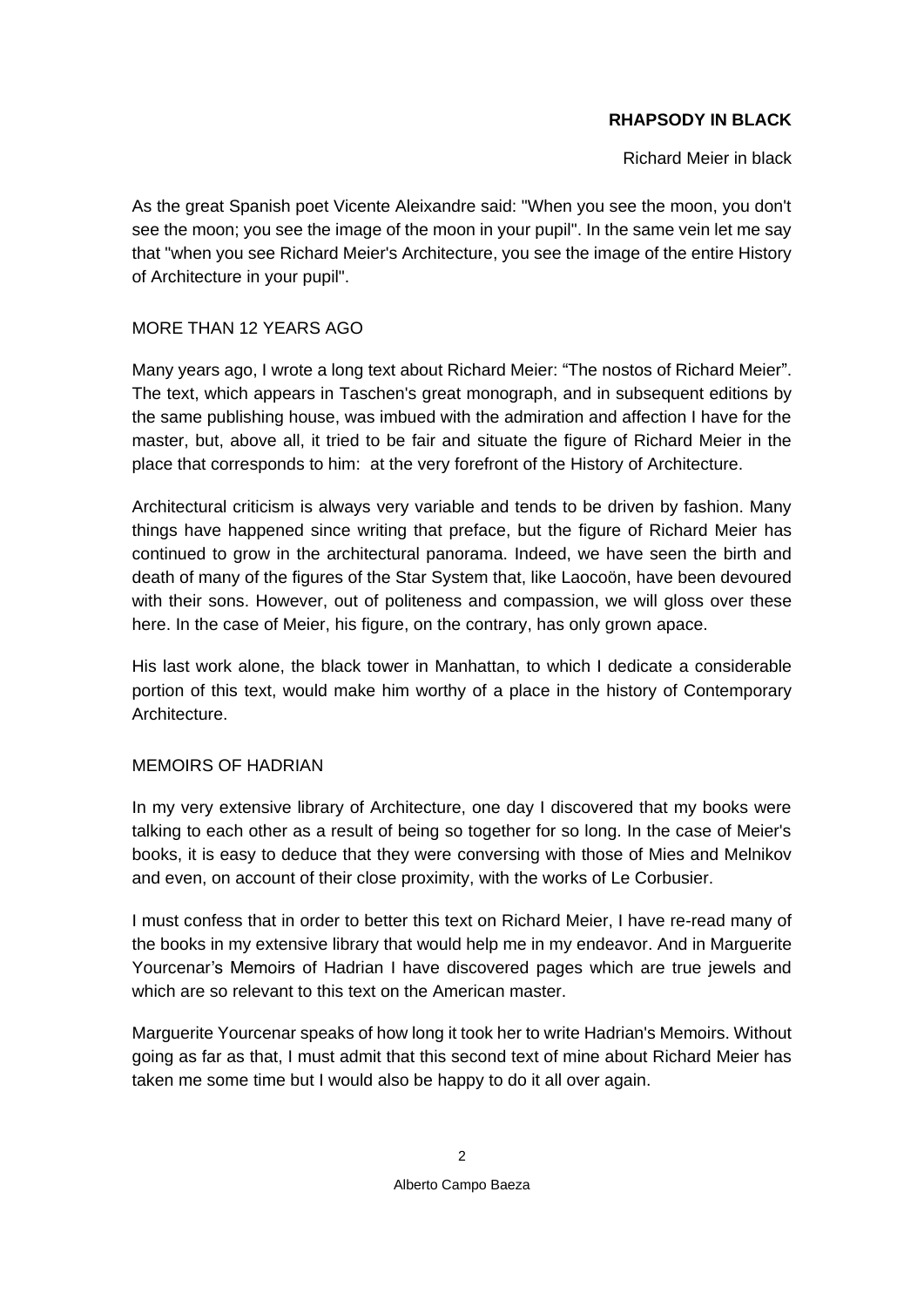Yourcenar says: "Like a painter who has chosen a landscape, but who constantly shifts his easel now right, now left, I had at last found a point from which to view the book".

Well, I also think I have found the exact point from which to continue analyzing the architecture of this great maestro.

## JONAH AND THE WHALE

It is undeniable that Richard Meier is one of the undisputed masters of the Architecture of our time. He has received all the awards and all the honors, from the Pritzker to the Premium Imperiale of Japan, and the Gold Medal of the AIA.

In the same way that Mies Van der Rohe and Le Corbusier go to the United States and they triumph and are consecrated there, Richard Meier triumphs in Europe and also in South America and throughout the world and builds works that are an unequivocal sign of his prowess.

And now, as if he were Jonah himself, Richard Meier has been in the belly of the whale for some time. In his studio, with its team of truly extraordinary people, Richard Meier took the decision to step back and spend a while in the shadows, in the same way as other masters did. *Sub umbra alarum tuarum*, as *Sacred Scripture* says in Psalm XVI.

When one reads the story of the prophet Jonah and the whale, one thinks of Richard Meier and of the time in which he happens to be living, during which he wanted to be hidden, shrouded in silence. But, like the prophet Jonah, after those "three days and three nights", he has resurfaced again to continue working in masterly fashion. And the black tower on the East River is a clear example of this. A clear example of the mastery of Richard Meier who is capable at his age – as the great architects were – of continuing to create the finest works like this one. After a suitable time, the master has returned in his own right to preside over the architectural scene.

Meier, like Mies Van der Rohe and Le Corbusier who arrived and conquered in the USA, has triumphed in Europe. And not only in Europe but in the whole world. Like it or not, Richard Meier is the great North American architect astride the twentieth and twenty-first centuries, as Frank Lloyd Wright was in the last century.

Not only that, Richard Meier is the most European of the American masters, the most universal. If Wright and Kahn, each in their own style, were "too American", Meier is more European, more universal.

## DON QUIXOTE OF LA MANCHA

If in that former preface I compared Richard Meier to Ulysses, I would like now, after an interlude of time and space, to compare him to Cervantes' universal character, Don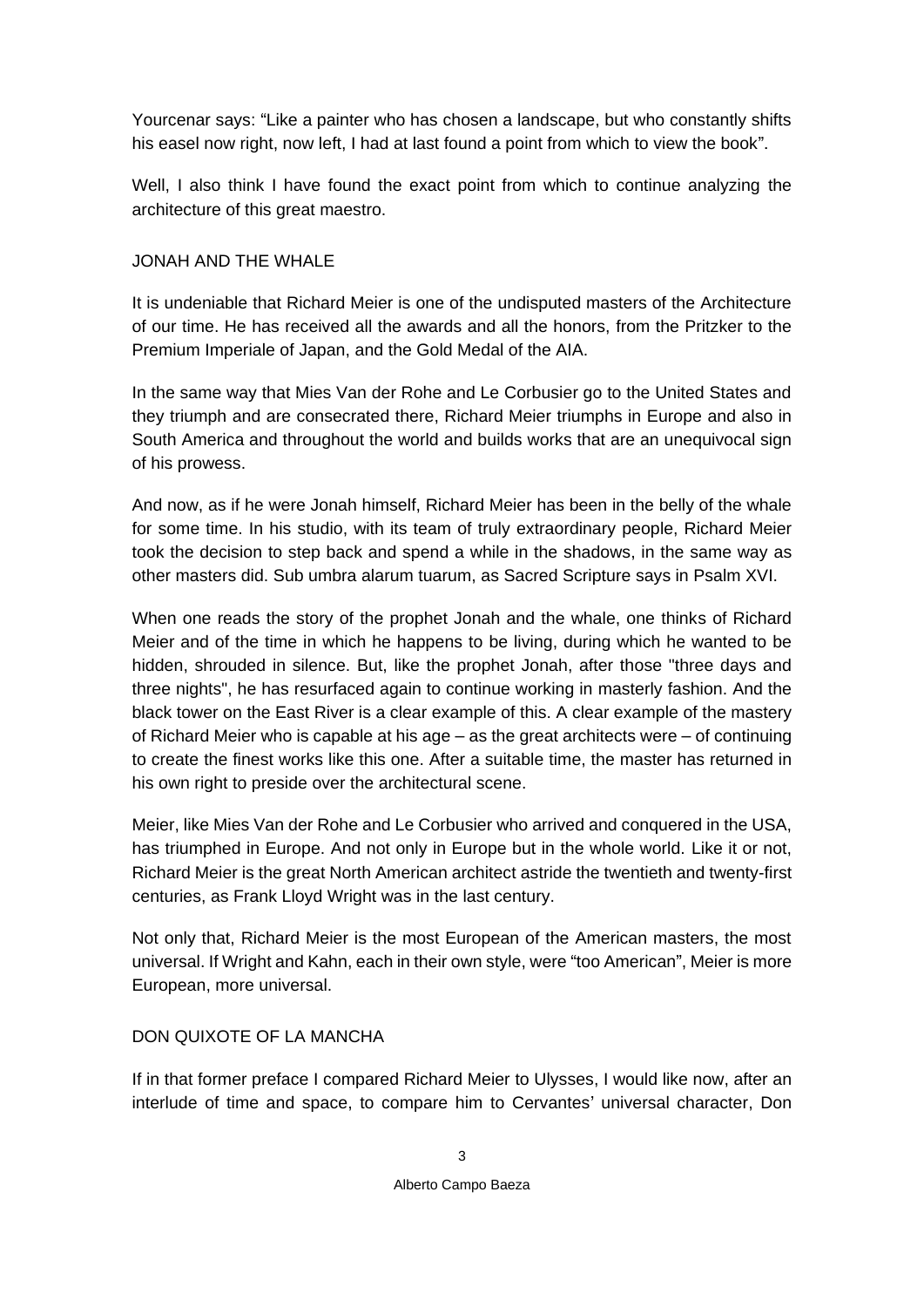Quixote of La Mancha. It was that same Don Quixote that President Jefferson recommended as required reading to his daughter María.

But let me tell you how I came to know this. On one of my frequent trips to New York, I spent a good deal of time investigating in the Library of the New York Historical Society, which happens to be on West Street in Central Park, very close to my home.

The reason for this was that years ago, in that same museum I had seen a reproduction, a photocopy, of a letter that the third President of the United States, Thomas Jefferson, also an architect, wrote to his daughter Maria urging her to read *Don Quixote de la Mancha* "you are not Reading Don Quixot". The letter was dated New York, May 23, 1790. Maria's reply, from Eppington, May 23 was immediate: "I read in don Quixote every day to my aunt and say my grammar in Spanish".

As Don Quixote had to fight with the giants and the windmills, so too has Meier fought and continues to fight with the new giants of our new millennium. But, like Don Quixote, he has already won and will continue to win.

### TOWARDS A WISE ARCHITECTURE

"We may expect Architecture to approach maturity at a time when it has a critical sense of the past, confidence in the present, and no conscious doubt of the future." (You will see that I have replaced the word "language" with "Architecture" for our purposes here). These qualities, a critical sense of the past, confidence in the present and no conscious doubt about the future, were the qualities that TS Eliot demanded for language in his delightful address *What is a classic?* to the Virgil Society of London on October 16, 1944. This uniting of past, present and future is one of the qualities that adorn Richard Meier's architecture, and that makes it abide in time and in the memory of the people.

In that same paper TS Eliot makes a sharp distinction between information, knowledge and wisdom. And it is with these criteria that we can say that Richard Meier's architecture is wise.

Other architects whom I know well have a prodigious amount of information, which they develop, thus accumulating enormous knowledge; they are a veritable well of learning. But when the time comes for them to act, to design, it seems that their memories enter crisis mode.

Richard Meier, on the other hand, is wise. He acts with great wisdom without the need to make an erudite display like these friends of mine. And in his works one feels the deep aroma of History, of the best History of Architecture: all of which places his works in the History of Architecture.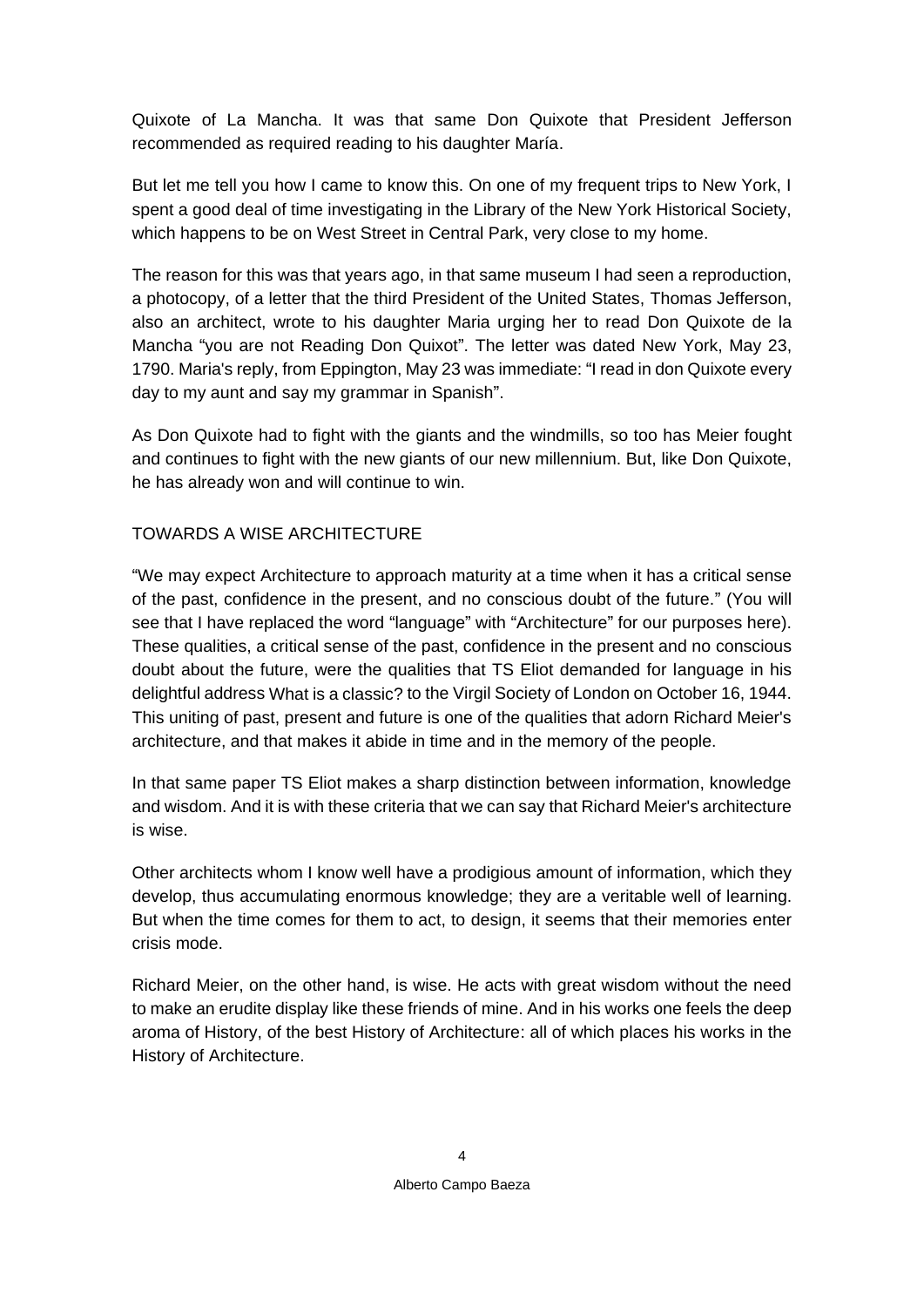### PHIDIAS. THE LOST COLOR WHITE.

How many times has Richard Meier been asked about the color white? In a recent interview, Richard Meier was asked once more about the use of white in his work, and again his intelligent answer was: "Time, space, existence. White is all colors. It refracts light. Whiteness".

And in his acceptance speech for the prestigious Pritzker Prize, Meier went so far as to say: "The whiteness of white is never simply white, it is almost always moved by the action of light and by everything that changes: the sky, the clouds, the sun and the moon".

Listening to Meier, I thought of Ictinus and Callicrates and Phidias, the architects and the sculptor of the Parthenon. And I imagine the day when they laid the last stone; how the three must have trembled with emotion before so much beauty. The Parthenon with only its white stone, white Pentellic marble! Surely, as happens to me so often, their eyes must have filled up with tears.

And later how much they must have suffered the day when they saw it in color, painted. The scene that the Dutch painter Sir Lawrence Alma Tadema represents so well in his famous painting of 1868 shows Phidias presenting his colored work to Pericles. I can imagine a scene with the four of them, Phidias, Ictinus, Callicrates and Pericles, praying to Chronos to make time pass quickly, so that the lost whiteness could be recovered. And having recovered the magnificent white of the bare stone, the deep emotion they must have felt when it disappeared again.

When Sir Thomas Bruce Elgin took the restored white sculptures of the Parthenon to the British Museum in London in 1791, he must have felt something similar.

For that whiteness, that of the Parthenon before being painted, or that of the Parthenon naked after the passage of time, is the white so beloved by Meier, and by me and by all architects. And the passing of time favors Richard Meier's Architecture.

#### ICONS

In more recent years, Richard Meier has erected new buildings that are true landmarks, icons of contemporary Architecture.

The Tower on Avenida de la Reforma in Mexico City, 2012-2018. I remember that when I first saw *in situ*, I was surprised by the novelty, the audacity of carving into the building enclosure in a tower. And the result was quite magnificent.

It made me think of Michelangelo's beautiful painting in the Sistine Chapel representing God the Father with his extended finger touching the newly created finger of Adam. And I thought of how the very pure prism of the Tower on Avenida de la Reforma, having been conceived as a perfect prism, had later been touched by the hand of divinity; how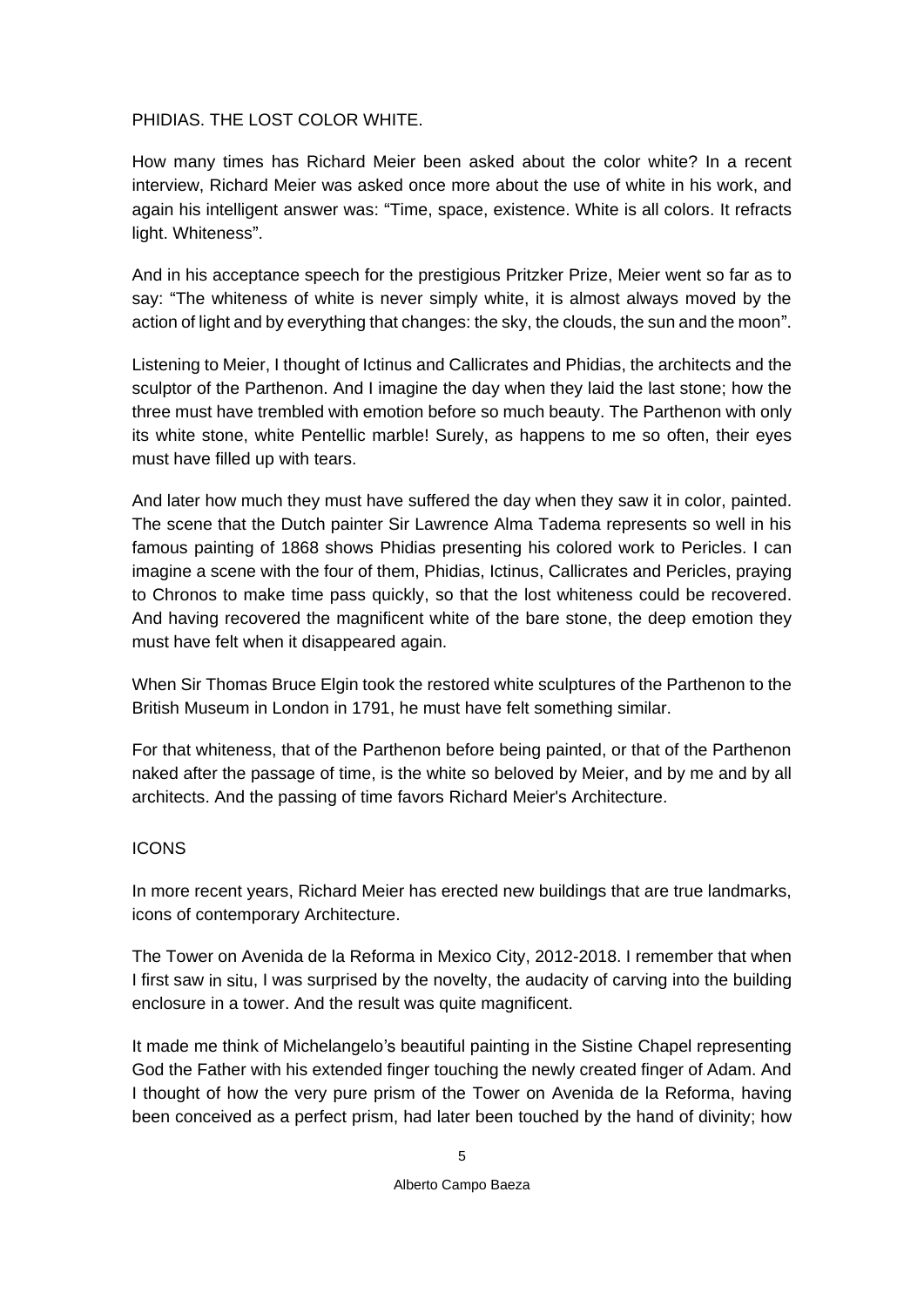the wise fingers of Richard Meier managed to bring a very special tension to his architecture by carving out hollow spaces at the corners, something he goes on to create with possibly even greater intensity in the following towers, and especially in the black tower in New York.

Of course, it was with the same underlying philosophy that Richard Meier built the Harumi Residential Towers, in Tokyo, 2009-2016. Already in these towers formal operations had appeared that were to reappear in his subsequent works.

And demonstrating the same wisdom, this was followed in 2013 by Fire Island House, a small jewel in New York. And after that Oxfordshire House, 2007-2017, a wonderful house in England perched on a hill with its wide open façade looking out at the landscape and a more closed rear. And the Vitrum in Colombia, 2013-2018, an exquisite glass box with a very interesting sharp-angled bow theme. And so many other works.

#### RHAPSODY IN BLACK

### 685 First Avenue, Manhattan, NEW YORK

This is a building of enormous beauty, a true icon for New York. Just like George Gershwin with his *Rhapsody in Blue*, Meier decided to make his *Rhapsody in Black* in New York.

At his still youthful age, Richard Meier, the teacher, is placing the most beautiful tower right in the best site in Manhattan next to the United Nations, and it's black!

Having learnt the lesson of the Seagram so well from Mies, Richard Meier, the 'white' architect builds the most beautiful tower in the world along the East River, in black! A black tower, at the water's edge, which is reflected in the mirror of the river. And, not only that, with the most beautiful incisions that tense its smooth façade with shadow.

The plan proportions –as were those of Mies with his Seagram– are almost double square and almost coincide in the number of floors, 39 in Mies and 42 in Meier.

To say that Richard Meier's last work is a *pièce de resistance* is an understatement. I think the wonderful black tower is a masterpiece. The master of white creates a black masterpiece!

In that wonderful photo that Luca Vignelli took of the maestro, Richard Meier is impeccably dressed in black, *comme il faut!* May I add that the shoes that the master wears in that photo are Campers, made in Spain. I will never forget the day when, amused, he pointed out that my shoes were identical to his. I think Luca's photograph is the most beautiful photograph ever taken of Meier. Well, some of the elegance of the man himself, *habillé en noir*, is there in this his latest tower in Manhattan.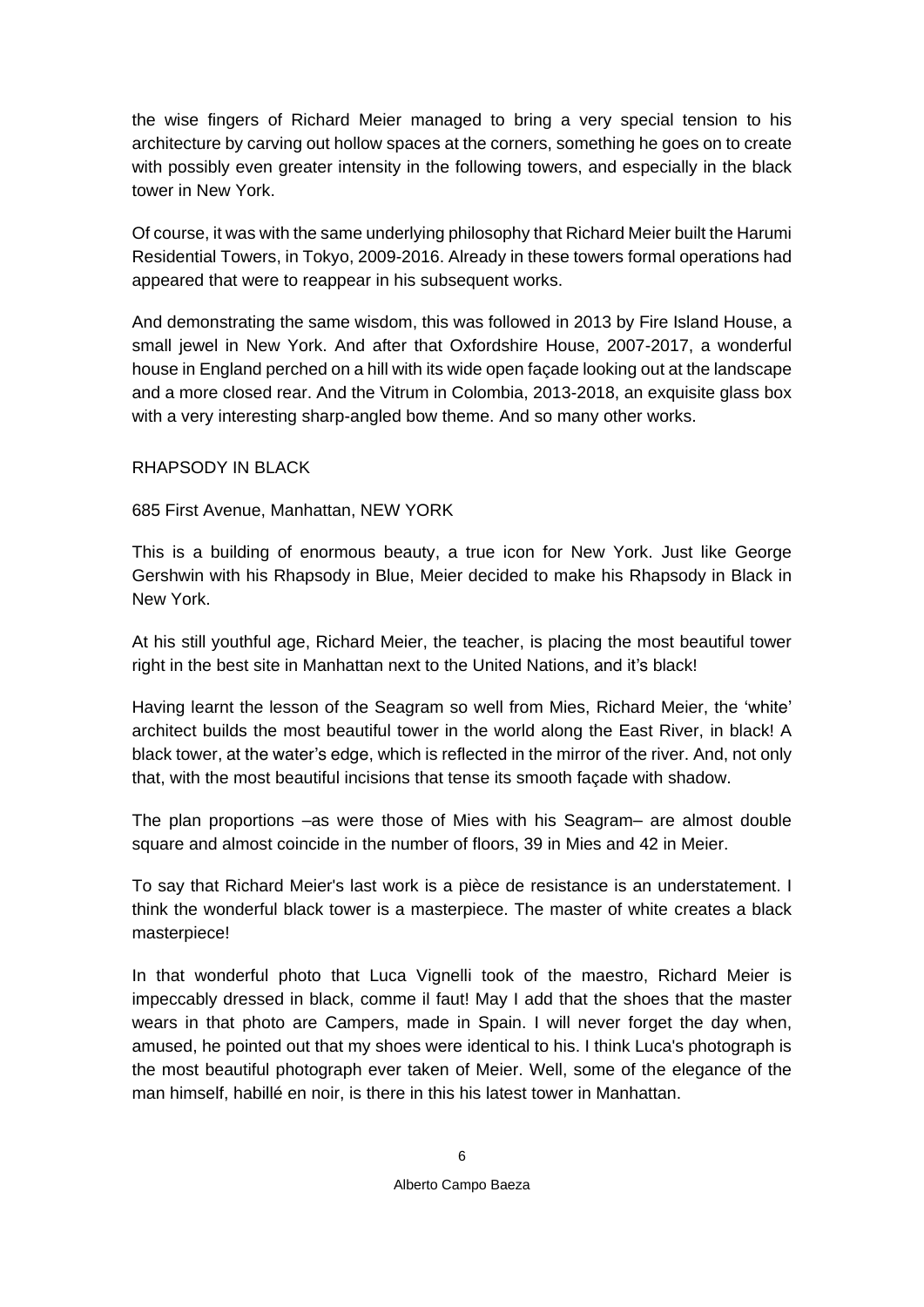For it's true that Richard Meier is "Relentlessly seeking Beauty". That was the title I gave to my inaugural address to the Spanish Royal Academy of Fine Arts: "Relentlessly Seeking Beauty". Because that's what I think that we as real creators are trying to do. Because that's what Richard Meier is seeking without a doubt.

# **GENEROSITY**

In Spain we refer to someone as a *quijote,* referring to Don Quixote of La Mancha, when the person is generous and pursues his life for a good cause. Richard Meier is a *quijote*  of Architecture. Not only has he erected buildings that already belong to the History of Architecture, but he is also very generous with others, with his collaborators, with young architects and with students. Images abound of Meier surrounded by all his collaborators, so that they can feel supported by him. And this is not usual with other well-known architects. And whenever he can, he mentions them and has their names written in the project credits.

And what indeed is the Richard Meier Model Museum if not yet another example of this proverbial generosity? Open to students, schoolchildren and everyone else, it contains first-rate pieces. A gift for young architects and students, the like of which few architects have the generosity to offer. In addition to the numerous models of many of his bestknown projects, the Model Museum contains many of the master's sculpture and painting pieces. I remember well the first pieces of his that I saw, so close to Motherwell or Jasper Johns, masters of contemporary American painting.

## **CONCLUSION**

Richard Meier is a true master of Contemporary Architecture.

I compared Richard Meier to Ulysses and I think those words are the most appropriate to finish this text.

As a new Ulysses, Richard Meier has crossed the straits of fame and recognition strapped to the mast of the ship of Architecture with the bonds of reason and honesty and beauty.

He has seen everything and all of it with his ears and eyes wide open.

As with the Trojan hero, fascinating mermaids tried to tempt him with their seductive song of money, fame and power. And they were unable to woo him.

And like Laertes' son, Scylla and Charybdis tried to suck him into incomprehension, contempt and oblivion. And they were unable to do away with him.